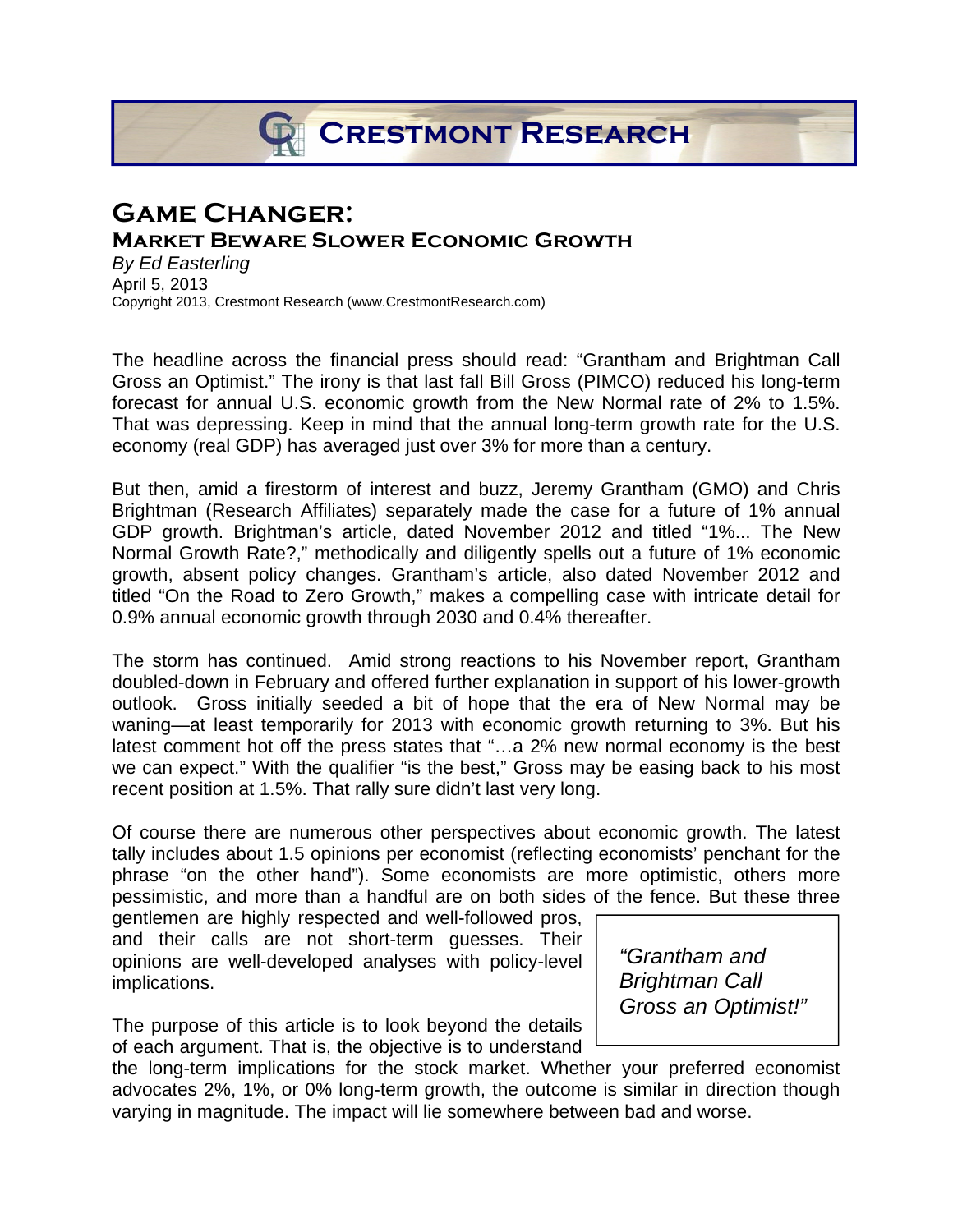The following discussion includes an excerpt from the book *Probable Outcomes.* It explores the possibility that future real economic growth may have downshifted from its historical trend of 3%–and more significantly, it highlights the implications.

Historically, the prospect of slower economic growth had not often been considered by economists and analysts, but it is now mainstream thinking. The implications of slower growth on stock market returns would be dramatic for investors.

## **SHIFTS & CYCLES**

Most investors recognize that the stock market delivers extended periods of aboveaverage and below-average returns. These periods are known as secular stock market cycles. The last full secular bear was 1966-1981. The most recent secular bull ran from 1982-1999. Our current secular bear market started in 2000, and it still has a long way to go. Figure 1 presents all secular stock market periods since 1900.





These secular periods are not the result of a random walk through good times and bad times. They are not periods of war or peace. They are not even alternating periods of recession and expansion in the economy. Rather, secular stock market cycles are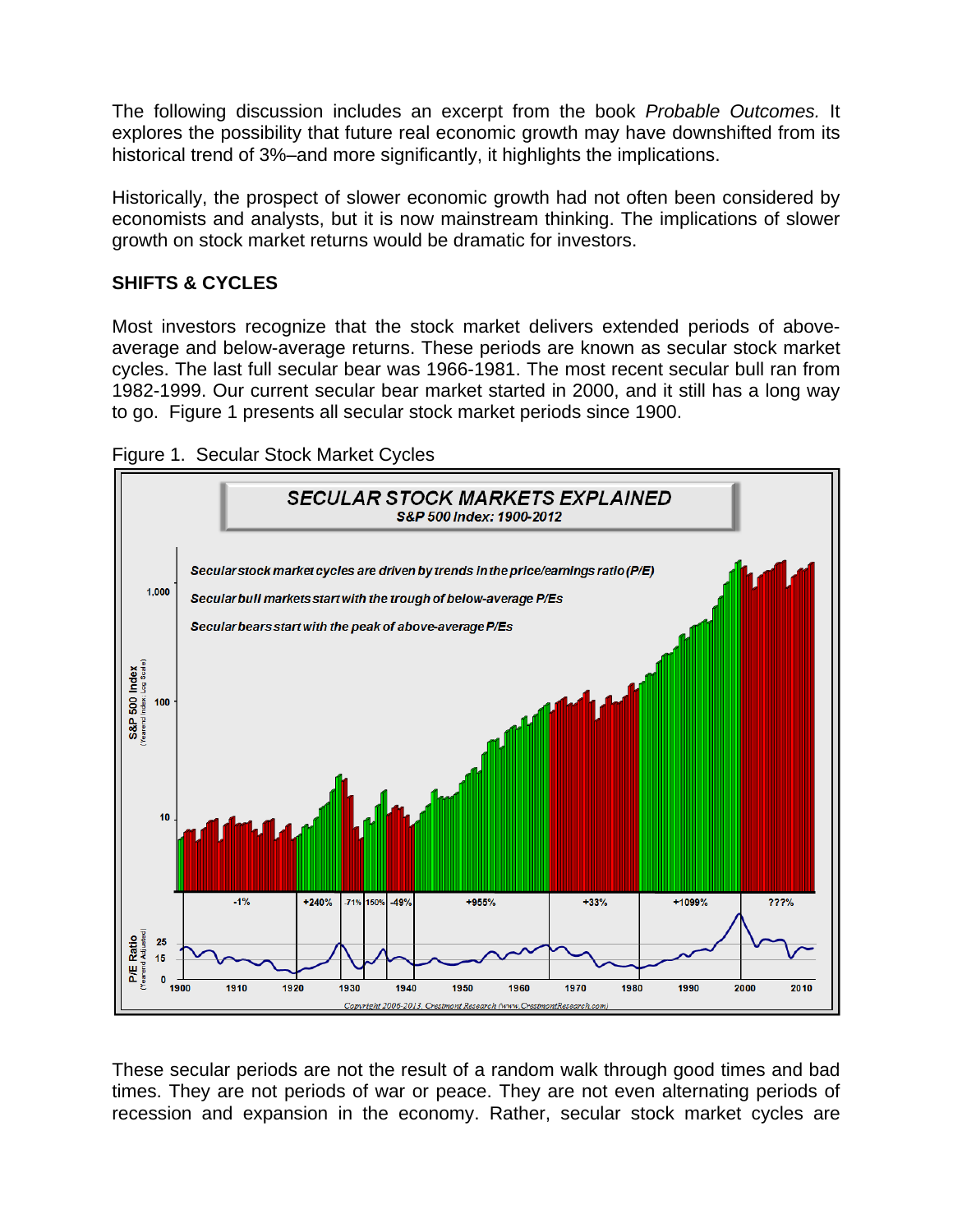driven by changes in the overall value of the market. In other words, secular bull markets are periods when the price/earnings ratio (P/E) of the market rises and compounds returns, while secular bear markets are periods when P/E declines and compromises returns. The blue line near the bottom of Figure 1 shows the history of P/E. Rising P/E drives secular bulls (green-bar periods), and declining P/E drives secular bears (red-bar periods).

Most importantly, the P/E cycle is not a coincidental wave or a random walk. P/E is driven by the trend and level of the inflation rate. Higher inflation drives interest rates upward. Investors demand higher returns to offset the adverse impact of inflation. Thus, higher inflation drives P/E lower, so stock market investors can achieve higher returns from lower prices and higher dividend yields.

Deflation also drives P/E lower. That occurs in response to an expected future of declining nominal earnings and dividends. And declining nominal cash flows during deflation drives current values lower.

Therefore, for more than a century, stock market investors have endured secular stock market cycles driven by the inflation-rate cycle. But there is a second variable that determines stock market valuation. Until recently, that variable could be ignored because it was accepted as a constant. Over the decades, this second variable has seemed to crawl along like the famous tortoise.

*…secular periods are not the result of a random walk through good times and bad times.* 

The second variable impacting stock market value is the growth rate of earnings. Investors know that high-growth companies have higher P/Es than slower-growing, mature companies. The same principle applies to the market overall. It is especially relevant now that the constant of economic growth is uncertain.

For the past century, real economic growth has increased at slightly more than 3% annually. As a result of the strong relationship between earnings and the economy, earnings per share (EPS) for the major stock market indexes has increased at near 3% in real terms.

P/E generally peaked in the mid-20s (except during the Great Bubble of the late 1990s) and troughed below 10. The outside range for P/E, as well as its midpoint average near 15.5, occurred with such consistency because the growth rate of the economy and earnings was so consistent over the long term, at close to 3%.

In effect, the growth rate determines the P/E range and midpoint, and the inflation rate determines the location and trend within the range. A change in growth rate causes a shift in the range. These two dynamics are illustrated in Figure 2.

One effect of slower economic and earnings growth is a lower level of earnings in the future. For example, over ten years, \$1.00 compounds to \$1.34 at 3%, but only to \$1.22 at 2%. The difference is about 9.3% less EPS for the stock market under the slower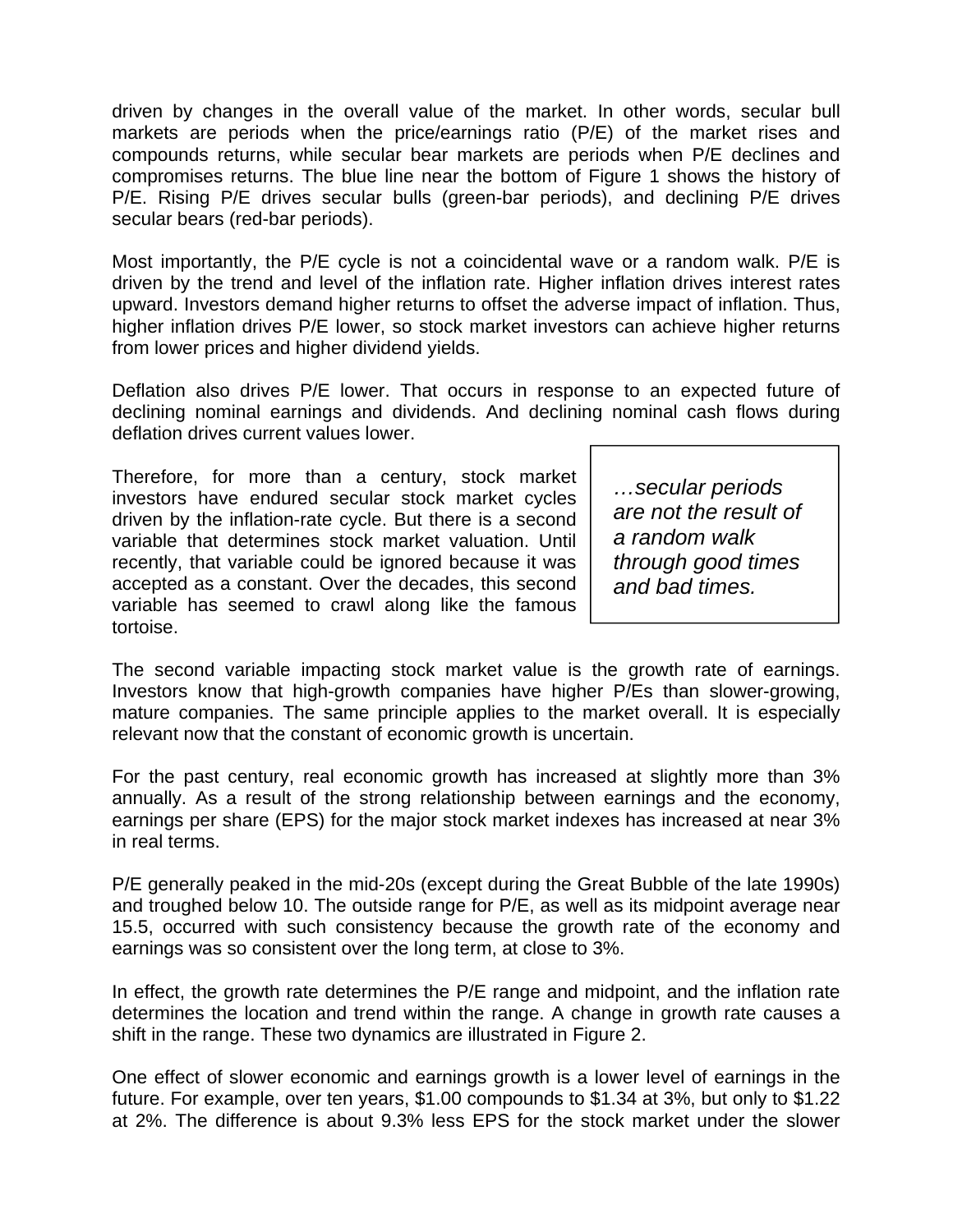growth scenario. Many analysts would consider that level of variance a minor forecasting error for EPS over a decade. Whether the stock market is 9% higher or lower in a decade is generally small change in the context of overall returns. But the implication of slower growth is far more significant than simply the ending level of earnings. Slower growth is a game changer.



Figure 2. Impact of Growth Rate and Inflation Rate on P/E

There are three ways to assess its effect, all of which provide similar results. First, an extremely long-term model of earnings growth, dividend payouts, and present value can be constructed to assess the impact of changes in growth on P/E. Second, the academic formulas can be used to derive the effects on P/E based upon perpetual dividend growth. Third, the impact on P/E can be evaluated through the components of stock market return. Since all three approaches reflect comparable results, the more pragmatic third approach will be used to explore the implications.

Before examining the details, consider the significance of the issue. If the future growth rate of earnings decreases by 1% (i.e., near the reduction that would be expected if economic growth decreases by 1%), the historical average for P/E would decline from 15.5 to 11.5—representing a 26% decline in the stock market beyond the 9% shortfall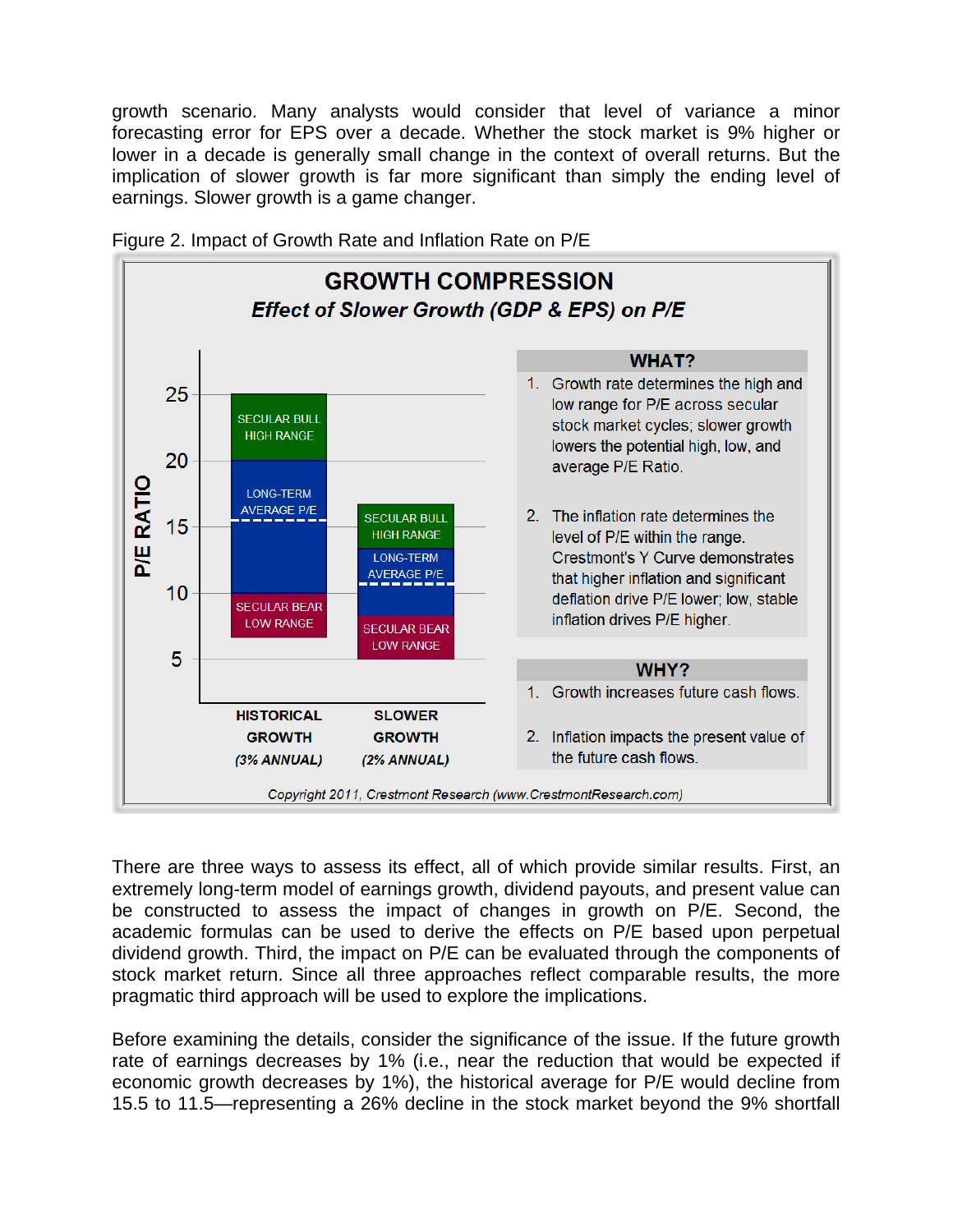from lower earnings growth. More dramatic, the typical peak in P/E falls from the low to mid-20s to the mid-teens; the adverse impact of slower growth increases at higher levels of P/E.

As previously discussed, inflation causes P/E to decrease because investors demand more return to compensate for higher inflation. Unlike the inflation rate, the growth rate of earnings does not necessarily change the return level that investors expect. They will

still expect returns that are commensurate with the stock market and the expected inflation rate, but they will look to replace the contribution of slower earnings growth with another source of return.

To illustrate, assuming that a change in the growth rate does not change the inflation rate, the yields on government bonds can be expected to remain the

*The function of markets is to find the price that provides a fair return.* 

same. Absent a change in credit quality from slower growth, the risk premium within corporate bond yields would not change. Likewise, the expected return from stock market investments can be expected to remain unchanged due to the growth rate.

When slower growth reduces the contribution of earnings growth to total return, another source of return is therefore needed to fill the shortfall. Stock market investors will not be willing to take equity risk without appropriate equity returns. If bond yields do not change, they will not compromise stock market returns. In this situation, stock market investors will step away until the price of the market declines to again provide appropriate returns. This is the function of markets—finding the price that provides a fair return.

This discussion relates to the effect from changes in the growth rate of earnings. To isolate that factor, several assumptions are needed. This will ensure that the relevant relationships remain the same. First, based upon the previous economics discussion, a downshift in economic growth drives slower earnings growth. Second, long-term profit margins remain similar under both growth scenarios, thus slower earnings growth is consistent with the downshift in economic growth. Third, the inflation rate remains constant across both scenarios for growth. Fourth, the expected return for stocks and bonds as well as the related equity risk premium for stocks does not change across both scenarios for growth. In other words, the relevant relationships remain the same.

Of the three components of stock market returns, two are available as sources of return, and the third one represents the way in which returns occur. The first source of return, EPS growth, is defined in this example as either providing 3% or 2% toward to the total return. As a result, the second source of return, dividend yield, will need to increase to compensate for lower earnings growth in the second scenario. Herein is the role of the third source of stock market returns: changes in P/E.

The dividend yield rises as P/E declines and vice versa. For the stock market to be positioned to provide equity-level returns, investors will look for the lower price that enables the dividend yield to rise sufficiently to offset the loss of earnings growth. The required decline in P/E varies based upon the starting level of P/E.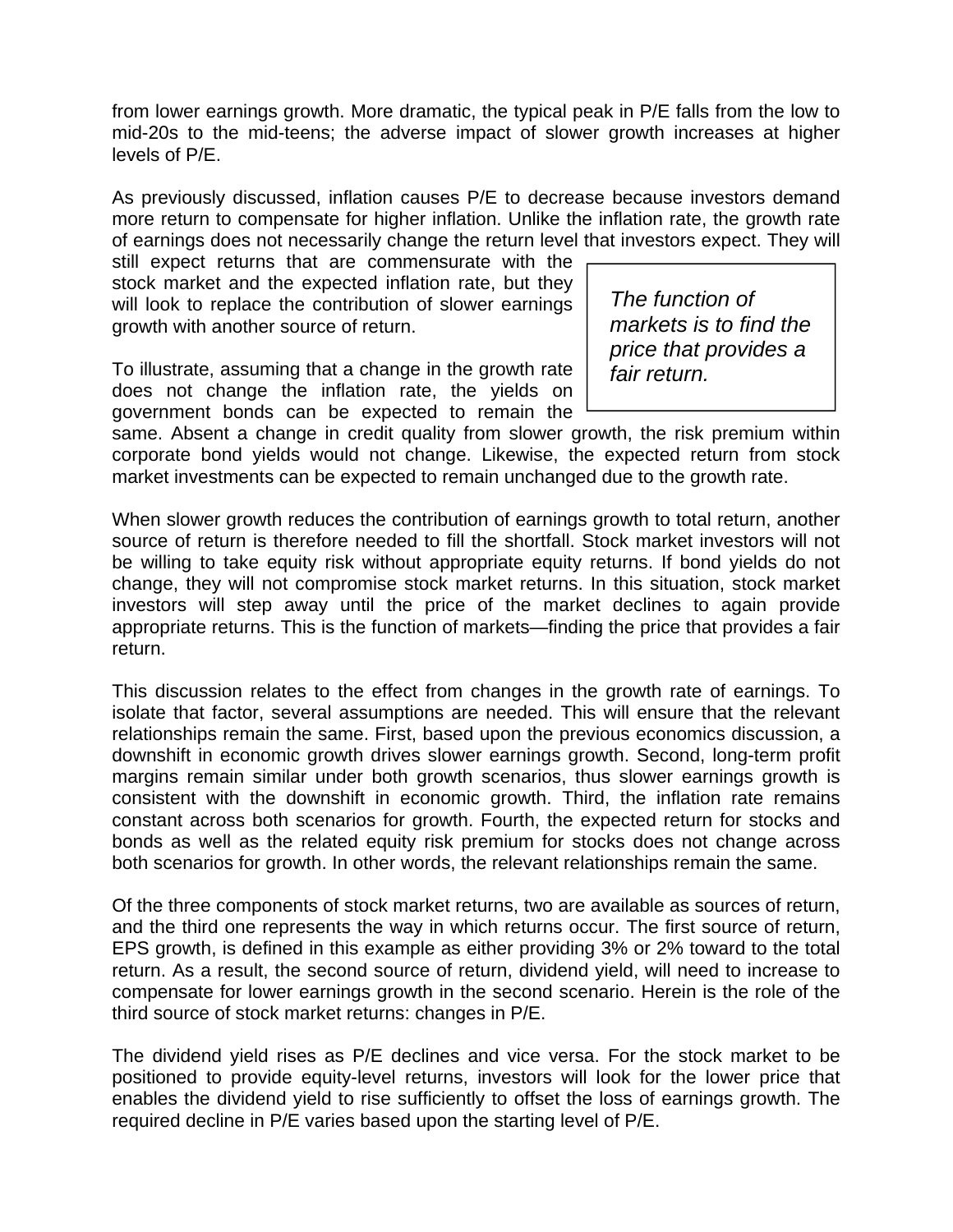If P/E starts relatively high, then a higher decline is required to provide the required dividend yield increase. For example, if EPS growth drops by 1%, then the change in P/E required to increase the dividend yield by 1% is 7 points from 22 to 15, 4 points from 15.5 to 11.5, and 2 points from 10 to 8.

This shift in P/E relates only to the change in earnings growth. P/E would then be further affected by changes in the inflation rate. Figure 3 provides another graphic illustration of the dynamics of shift and cycles. The shift is related to changes in growth rate and the cycle is driven by inflation rate trends and levels.



Figure 3. Impact of Growth Rate and Inflation Rate on P/E

As previously mentioned, two other methodologies provide similar results. A change in the forecast for future earnings due to slower growth results in lower present values. Likewise, the reduction in the growth rate variable in traditional academic models also produces lower current values.

Well, what about Bill Gross' future of 1.5% growth, Chris Brightman's outlook for 1% growth, or Jeremy Grantham's ultimate rate of 0.4% growth? The future average P/E would decline from 15.5 to 11.5 if growth downshifts to 2% from just over 3%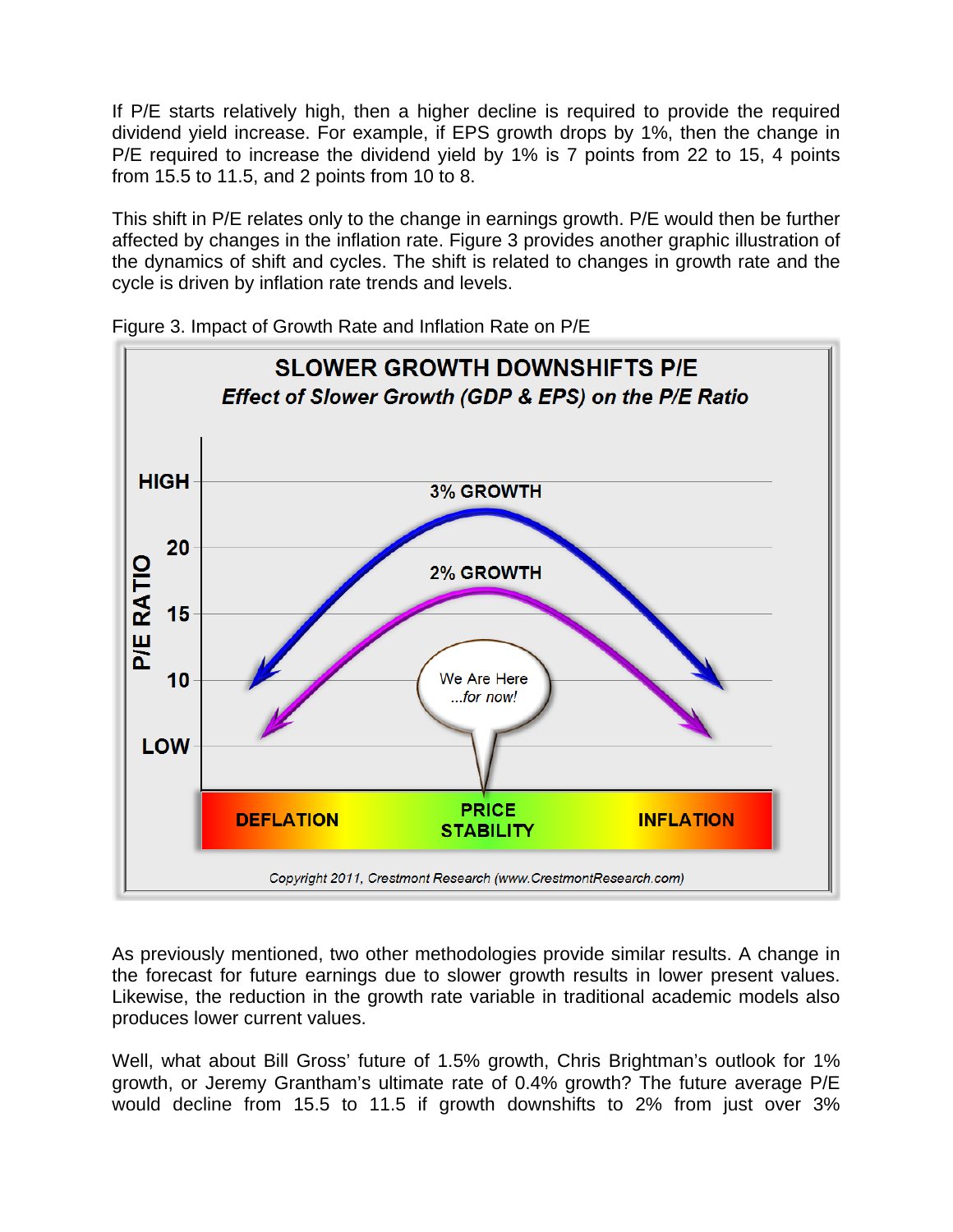historically. If that is not concerning enough, note that a 1% growth rate resets the longterm average P/E to near 9.

At this point, there is a significant disconnect between the market's expectation of future growth and the vision of these sages. P/E, normalized for the business cycle, is near 20. That is consistent with current low inflation rate and historically average growth rates. Should it become apparent that either factor might change, beware the adverse impact of another P/E cycle, a new era with P/E shifting downward, or the compounded effects of both concurrently.

There will likely be, and needs to be, much debate about the accuracy of the estimates presented above, and about nuances that could add decimal points to the factors, or adjust the effects based upon further scenario assumptions. However, whether using long-term models, academic formulas, or the component-based method, all three approaches provide similar results. It is therefore important to recognize that slower growth will have a significant impact on P/E at all levels of the inflation rate. As the discussion evolves into implications and probable outcomes over this decade, slower economic and earnings growth will have a direct effect on the P/E range.

In closing, P/E is a measurement tool for market valuation. The level of P/E, driven by the principles of present value, reflects the price at which the stock market can deliver sufficient returns to compensate for inflation and risk. P/E is driven lower when conditions of inflation change the outlook for required returns. In addition, P/E declines when deflation changes the outlook for the level of future earnings. Of particular note, slower long-term economic and earnings growth reduces future cash flows and drive P/E lower. Conditions of solid long-term earnings growth and low inflation therefore provide the best conditions for a high P/E. In an environment where economic growth and the inflation rate are major uncertainties, an accurate and valid measure of P/E is more relevant and needed than ever before.

## **RAINBOWS**

Investors are confronting the reality of the current secular bear market. It is both the consequence of the previous secular bull market and the precursor to the next secular bull. The duration of the current secular bear period is uncertain. Should inflation or deflation overcome the economic environment in the near term, this secular bear could end sooner. That reality, however, would cause significant losses to stock market portfolios. If inflation or deflation slowly creeps into the economy, over the next decade for example, then this secular bear will have been one of the longer ones. However, if this decade repeats the relatively low inflation of the past decade, then the secular bear should remain in hibernation.

Beyond the inflation rate, economic growth also will have an impact on the future of this secular bear. Following last decade's below-average economic growth, this decade could generate above-average growth to offset the recent shortfall. The result would be a solid boost to earnings in this decade. Economic growth, however, also could have downshifted during the last decade to a lower level for the foreseeable future. The result would be a significantly lower range of P/Es, but not necessarily a progression through